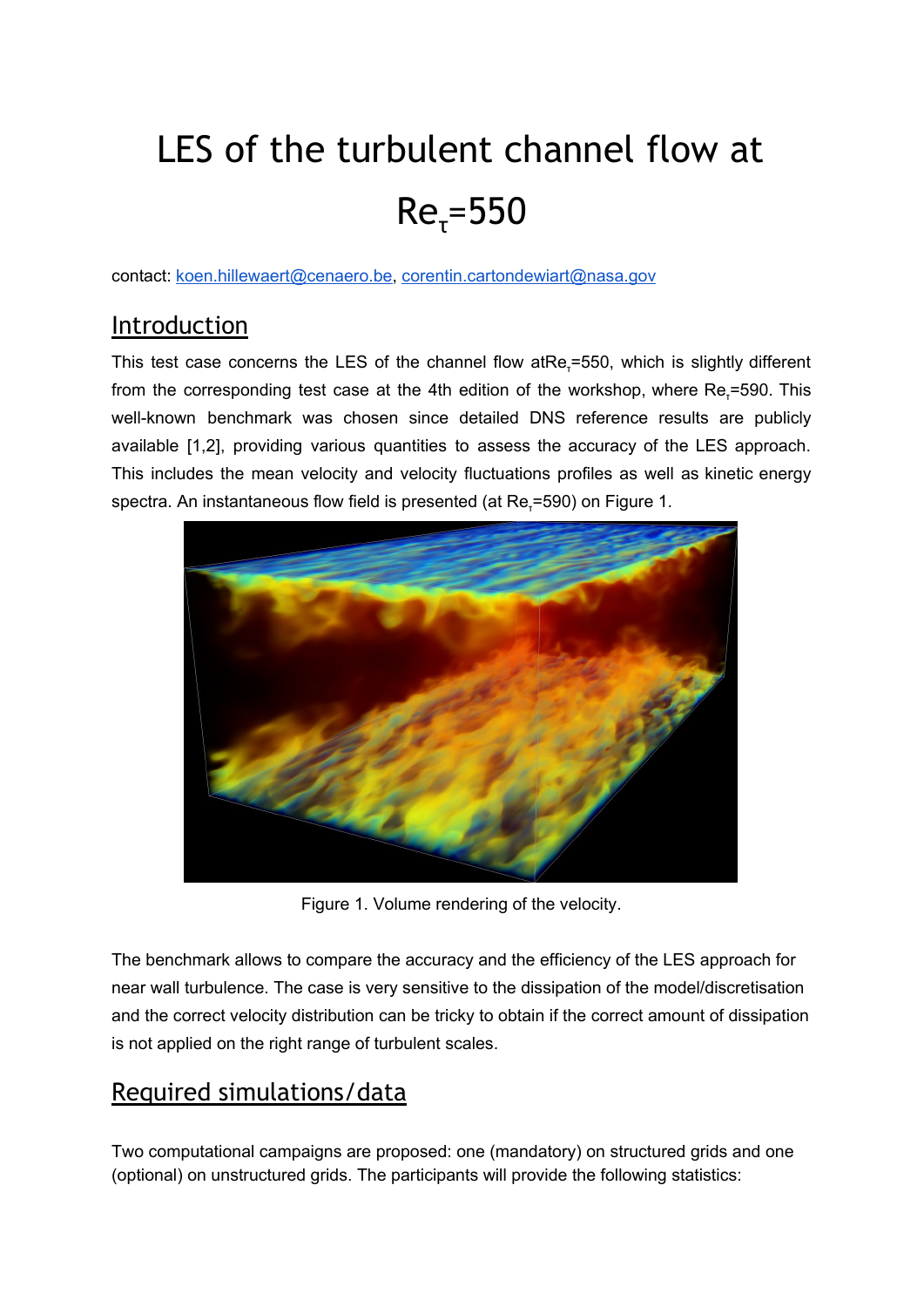- Temporal and spatial (wall-parallel directions) averaged profiles in wall units
	- Time-averaged velocity
	- Velocity variances (<u'2>, <v'2>, <w'2>)
	- Velocity component temporal cross-correlations (<u'v'>,<v'w'>,<w'u'>)
- Temporal evolution of
	- the integrated shear stress at top and bottom walls separately
	- the mass flux through the inlet plane
- Optional : spectra

#### **Mandatory campaign - Structured grids**

Participants must provide grid convergence on structured grids. Only the number of *dof* in the wall-normal direction will be kept constant. Grids will be provided to the participants to ensure that they use the same mesh distribution in the wall normal direction.

#### **Optional campaign - Unstructured grids**

For the solvers that can handle unstructured grids, participants are greatly encouraged to perform studies on unstructured grid. A similar campaign than that on the structured will be performed: three mesh resolutions will be provided to the participants with a fixed number of *dof* in the wall-normal direction.

### Detailed description

#### **Governing Equations, flow conditions and models**

Compressible or incompressible Navier-Stokes equations can be used for this benchmark. For compressible code, the Mach number, based on the bulk velocity  $u_b$  is set to  $M_b$ =0.1. The flow is assumed periodic in the streamwise and the spanwise directions. The friction Reynolds number is imposed through a constant forcing in the x-momentum equation. This forcing is given by a pressure gradient, linked to the friction Reynolds number by the following relations:

$$
Re_{\tau} = \frac{\delta u_{\tau}}{\nu}, \quad u_{\tau} = \sqrt{\frac{\tau_w}{\rho}}, \quad \frac{dp}{dx} = \frac{\tau_w}{\delta}
$$

with δ the half height of the channel. Finally the Prandtl number is fixed to Pr=0.71.

#### **Geometry and grids**

The computational domain is 2πδ \* 2δ \* πδ. A set of structured and unstructured grids are provided on this computational domain. Structured grids are mandatory and the participants are greatly encouraged to run their codes on the unstructured grids.

Two GMSH files are provided to generate the meshes:

- channel\_structured.geo
- channel\_unstructured.geo

These two files can generate (linear) meshes suitable for high-order solution polynomial. To do so, users must provide the order N=p+1 of the solution together with the mesh resolution (coarse, baseline or fine, see below).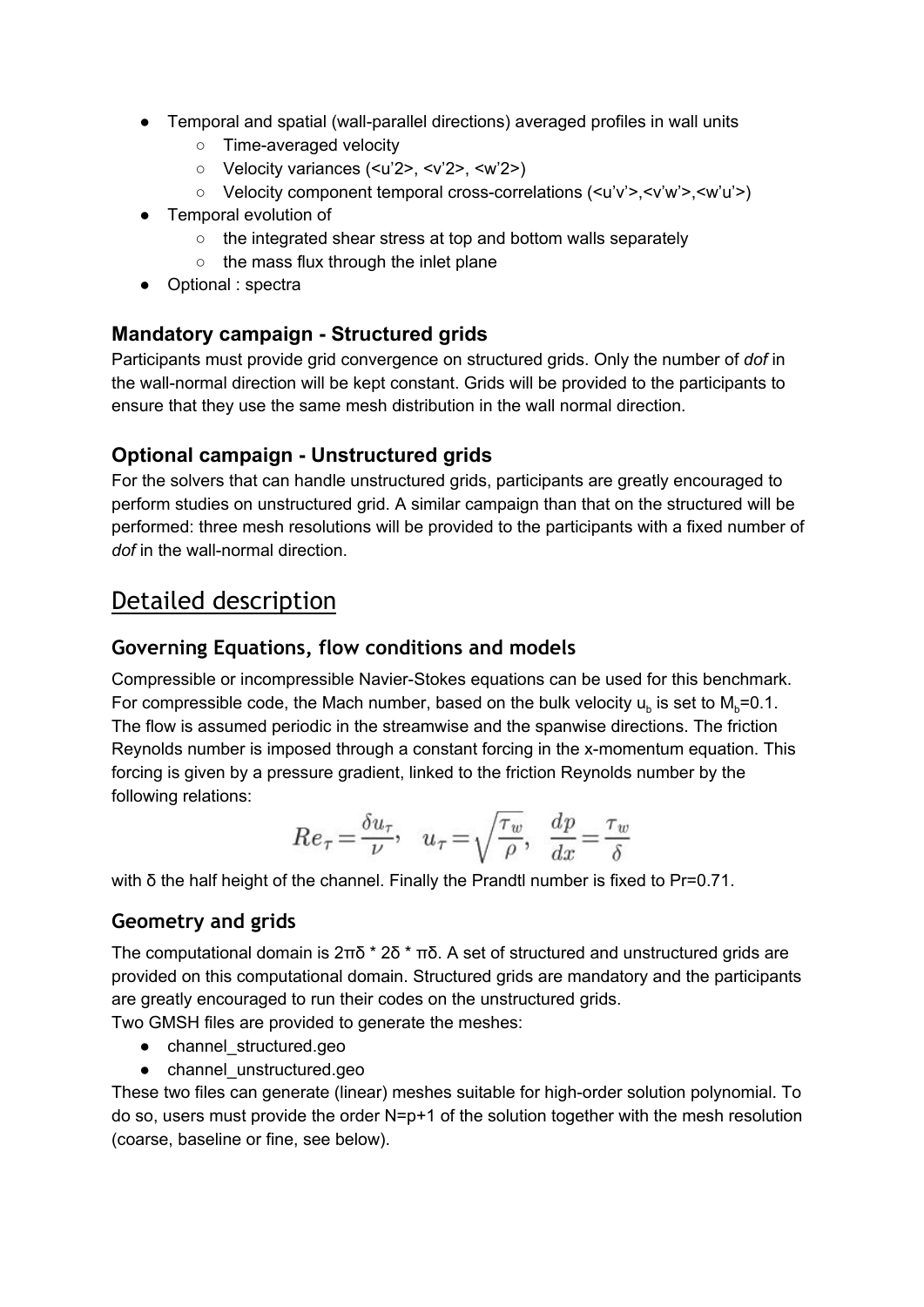The following mesh resolutions are provided:

| <b>Type</b>  | <b>Resolution</b> | ID              | Number of dof  | $\Delta x^+ \times \Delta y^+ \times \Delta z^+$ |
|--------------|-------------------|-----------------|----------------|--------------------------------------------------|
| Structured   | Fine              | MS <sub>1</sub> | 256 * 96 * 128 | $14.5 \times -0.7 \times 14.5$                   |
|              | <b>Baseline</b>   | MS <sub>2</sub> | 192 * 96 * 96  | $19.3 \times -0.7 \times 19.3$                   |
|              | Coarse            | MS3             | 128 * 96 * 64  | $29.0 \times -0.7 \times 29.0$                   |
| Unstructured | Fine              | MU1             |                | $\sim$ 14.5 × $\sim$ 0.7 × $\sim$ 14.5           |
|              | <b>Baseline</b>   | MU <sub>2</sub> |                | $\sim$ 19.3 × $\sim$ 0.7 × $\sim$ 19.3           |
|              | Coarse            | MU <sub>3</sub> |                | $\sim$ 29.0 × $\sim$ 0.7 × $\sim$ 29.0           |

Meshes are designed to give a y+=h0/N<1 at the wall, with h0 the first element height and N=p+1, the solution order.

For each mesh resolution/type, a set of hexahedral meshes compatible with different orders of accuracy (following the p+1 rule) will be provided the participants. For the unstructured meshes, the number of dof are close to those of the structured meshes and the distribution in the y-direction identical.

#### **Initial condition and simulation time**

The choice of the initiation solution is crucial to avoid long transient times and to ensure the thermodynamics properties (for the compressible solvers) to remain at a correct level. To this end, we propose to use an initial condition based on the Reichardt function:

$$
u^{+} = \frac{1}{\kappa} \ln(1 + \kappa y^{+}) + \left(C - \frac{1}{\kappa} \ln(\kappa)\right) \left(1 - e^{-\frac{y^{+}}{11}} - \frac{y^{+}}{11}e^{-\frac{y^{+}}{3}}\right)
$$

This initial solution can be perturbed using sine and cosine functions of various wave lenghts.

To get rid of the transient region, at least 20t+ must be computed before the accumulation of the statistics. At least 20t+ additional time must be computed to obtain statistical convergence. To summarise, **the computation should run for at least 40t+!**

#### **Output format**

For the averaged profiles, the format should be the following: *# y+ u\_mean+ u\_rms+ v\_rms+ w\_rms+ -uv+* with the following definitions:

$$
y^{+} = \frac{\Delta y}{y_{\tau}} = \frac{\rho u_{\tau} y}{\mu} \qquad \qquad \overline{u^{+}} = \frac{\overline{u}}{u_{\tau}}
$$